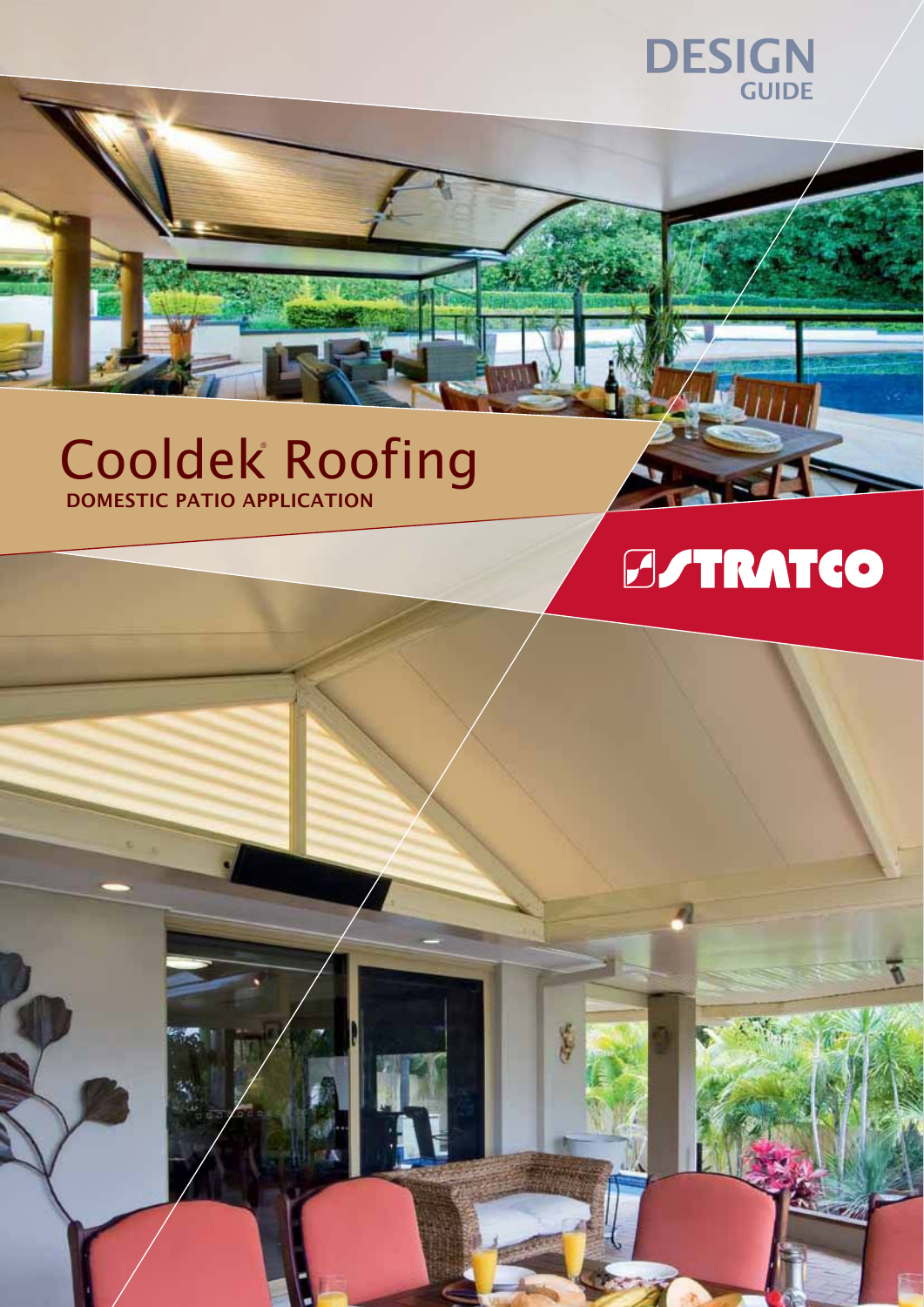## **FORM AND FUNCTION**

The innovative Cooldek® insulated panel provides a roof, insulation and ceiling like finish all in one product. With superior spanning capabilities, two roof profiles and three insulation thicknesses to choose from, it is an ideal solution for domestic patio roof applications.



50mm Cooldek Classic Panel 50mm Cooldek CGI Panel

Both profiles are available in 50, 75 and 100mm insulation thickness

**DESIGN CONSIDERATIONS**

The minimum recommended roof pitch for "flat" verandahs shall be 2° (1 in 30) for Cooldek Classic panels and 3° (1 in 20) for Cooldek CGI panels. The maximum roof pitch for "flat" verandahs shall be 5° (1 in 12). Care must be taken to ensure the minimum roof pitch is maintained to avoid ponding of rainwater.

The roof is designed to withstand actions incidental to maintenance, roofs are not to be used for floor type activities.

The design contained within these span tables relate to wind classifications N1, N2, N3, and N4 applicable to Regions A & B. Stratco does not accept liability for any loss or damage suffered as a result of any errors in the interpretation or application of these span tables.

## **COMPLIANCE**

The Wind Capacity Tables are based on testing in accordance with AS1562.1-1992 and AS4040.0, 1 & 2-1992. Span tables have been developed by determining wind pressures in accordance with AS4055-2006 for domestic applications. Capacity tables are in limit state format.

### **SPANS**

Spans given in table 2 are determined for wind speeds for non-cyclonic areas. Indicated spans are suitable for 'flat' roof patios. Open freestanding unit spans can be taken from open three sides unless a wall, eaves or boundary exists within 500mm of two or more sides.

For Cooldek roofing in attached or freestanding domestic gable patio application, sheet spans shall not exceed those given for one or no open sides. Alternatively, table 3 indicating wind capacities may be used to determine allowable single spans for any application.

Spans specified for units with three sides open are suitable for units considered 'empty under' and not exceeding 3 metres in height (from ground or deck level). For units in which goods or materials stored under the roof are expected to block greater than 50% of any open side exposed to the wind spans are to be taken from open two sides.

For units with two open sides, spans are based on  $Cp, n=-1.0$ while for units with only one or no open sides,  $C_{p,n}=-1.2$ . In all cases, relevant consideration has been given to local pressure.



Note: Table 3 provides allowable wind capacities for Cooldek in single span application for serviceability and strength limit states. The pressures given may be used by a suitably qualified engineer for any single span application ensuring appropriate fixing details are applied.

#### **MATERIAL SPECIFICATIONS**

|                                  | <b>Material Properties</b>  | <b>Cooldek Classic</b>              | Cooldek CGI    |  |  |  |
|----------------------------------|-----------------------------|-------------------------------------|----------------|--|--|--|
| <b>Base Metal</b><br>Thickness & | <b>Top Skin</b>             | $0.42$ mm/G550                      | 0.42mm/G550    |  |  |  |
| <b>Material Grade</b>            | <b>Bottom Skin</b>          | 0.50mm/G300                         | $0.50$ mm/G300 |  |  |  |
| Mass (kg/linear<br>metre)        | 50mm Panel                  | 9.5                                 | 9.6            |  |  |  |
|                                  | 75mm Panel                  | 9.8                                 | 9.9            |  |  |  |
|                                  | 100mm Panel                 | 10.1                                | 10.2           |  |  |  |
|                                  | Width Coverage (mm)         | 1000                                | 1000           |  |  |  |
|                                  | <b>Minimum Roof Pitch</b>   | $2^{\circ}$                         | $3^{\circ}$    |  |  |  |
| Core                             | Material                    | SL Grade EPS (expanded polystyrene) |                |  |  |  |
|                                  | <b>Thermal Conductivity</b> | 0.037 W/mK (0°C mean temp.)         |                |  |  |  |
|                                  |                             |                                     | $T_2$ ble 1    |  |  |  |

Table 1

**Figure 1**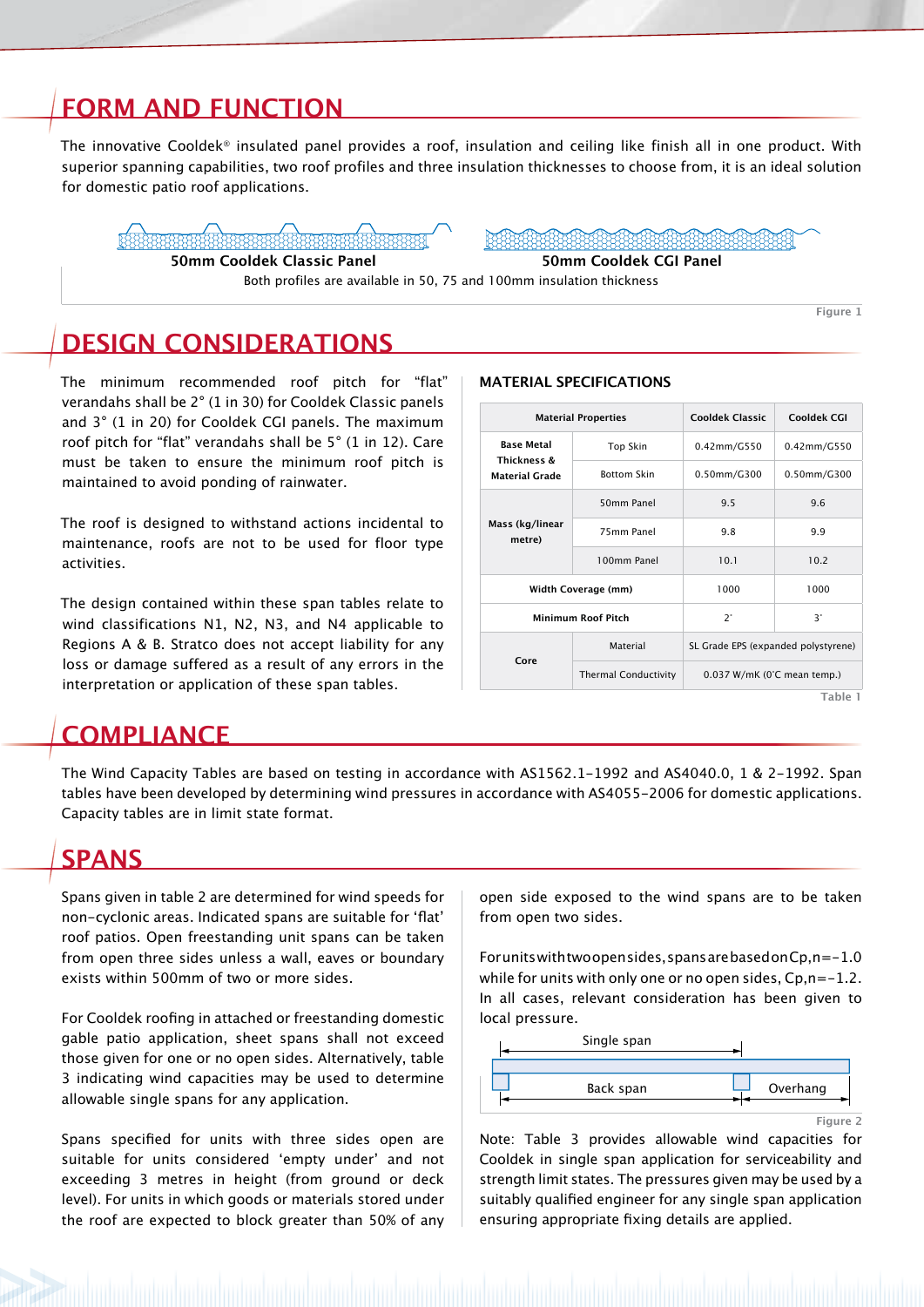#### **SINGLE SPANS - Domestic Patio Application**

| <b>COOLDEK CLASSIC</b> |                            |          |                                   |          |             | <b>COOLDEK CGI</b>                          |                                   |          |                                   |          |             |  |
|------------------------|----------------------------|----------|-----------------------------------|----------|-------------|---------------------------------------------|-----------------------------------|----------|-----------------------------------|----------|-------------|--|
| <b>Open Sides</b>      | Panel<br>Thickness<br>(mm) | N1 (W28) | N <sub>2</sub> (W <sub>33</sub> ) | N3 (W41) | N4 (W50)    | Open Sides                                  | Panel<br><b>Thickness</b><br>(mm) | N1 (W28) | N <sub>2</sub> (W <sub>33</sub> ) | N3 (W41) | N4 (W50)    |  |
| <b>Three</b>           | 50                         | 5400     | 5400                              | 5400     | 4200 (3900) | <b>Three</b>                                | 50                                | 5400     | 5400                              | 5100     | 3900        |  |
|                        | 75                         | 6600     | 6600                              | 6000     | 4800 (3900) |                                             | 75                                | 6600     | 6600                              | 6000     | 4800 (3900) |  |
|                        | 100                        | 7200     | 7200                              | 6600     | 6000        |                                             | 100                               | 7200     | 7200                              | 6900     | 6000        |  |
| Two                    | 50                         | 5400     | 5400                              | 3900     | 3300 (3000) | Two                                         | 50                                | 5400     | 5100                              | 3600     | 3000        |  |
|                        | 75                         | 6600     | 5500                              | 4800     | 3900 (3000) |                                             | 75                                | 6600     | 5700                              | 4800     | 3900 (3000) |  |
|                        | 100                        | 7200     | 6300                              | 5400     | 4100 (3500) |                                             | 100                               | 7200     | 6600                              | 5400     | 4100 (3500) |  |
| One/None<br>or         | 50                         | 5400     | 4500                              | 3300     | 3000 (2000) | One/None<br><b>or</b><br><b>Gable Patio</b> | 50                                | 5400     | 4500                              | 3300     | 3000 (2000) |  |
|                        | 75                         | 6000     | 4800                              | 3900     | 3300 (2100) |                                             | 75                                | 6300     | 5100                              | 3900     | 3300 (2100) |  |
| <b>Gable Patio</b>     | 100                        | 6900     | 5400                              | 4200     | 3600 (2400) |                                             | 100                               | 7200     | 5700                              | 4200     | 3600 (2400) |  |

Maximum allowable 900mm deck overhang for 50 & 75mm panels and 1200mm for 100mm panels, except in wind classification N4 in which maximum allowable shall be 900mm. The cladding back span shall be no less than 1.5 times the deck overhang. If values are shown in brackets they represent the maximum allowable span if an overhang is used. For a side to be considered open, the full length of the side must be open. Table 2

#### **SINGLE SPAN WIND CAPACITIES (kPa)**

| Profile | Panel<br>Thickness<br>(mm) | <b>Limit State</b> | SPAN (mm)                |                |      |      |      |      |      |                          |                          |                    |
|---------|----------------------------|--------------------|--------------------------|----------------|------|------|------|------|------|--------------------------|--------------------------|--------------------|
|         |                            |                    | 1800                     | 2400           | 3000 | 3600 | 4200 | 4800 | 5400 | 6000                     | 6600                     | 7200               |
| Classic | 50                         | Serviceability     | 3.80                     | 2.69           | 2.06 | 1.66 | 1.38 | 1.18 | 1.02 | $\sim$                   | $\overline{\phantom{a}}$ |                    |
|         |                            | Strength           | 6.70                     | 4.50           | 3.30 | 2.56 | 2.07 | 1.72 | 1.46 | ٠                        | ٠                        |                    |
|         | 75                         | Serviceability     | $\sim$                   | 4.86           | 3.43 | 2.58 | 2.02 | 1.64 | 1.37 | 1.16                     | 1.00                     |                    |
|         |                            | Strength           | ٠                        | 5.11           | 3.63 | 2.75 | 2.17 | 1.77 | 1.48 | 1.26                     | 1.08                     | $\sim$             |
|         | 100                        | Serviceability     | $\overline{\phantom{a}}$ | $\blacksquare$ | 3.51 | 2.78 | 2.27 | 1.91 | 1.65 | 1.44                     | 1.27                     | 1.14               |
|         |                            | Strength           | ٠                        | ٠              | 4.58 | 3.47 | 2.74 | 2.24 | 1.87 | 1.59                     | 1.38                     | 1.21               |
| CGI     | 50                         | Serviceability     | 3.72                     | 2.62           | 1.99 | 1.60 | 1.32 | 1.13 | 0.97 | $\overline{\phantom{a}}$ | $\sim$                   |                    |
|         |                            | Strength           | 6.78                     | 4.47           | 3.24 | 2.49 | 1.99 | 1.64 | 1.38 | $\overline{\phantom{a}}$ | ۰.                       |                    |
|         | 75                         | Serviceability     | $\sim$                   | 3.81           | 2.86 | 2.27 | 1.86 | 1.57 | 1.35 | 1.18                     | 1.04                     |                    |
|         |                            | Strength           | $\overline{\phantom{a}}$ | 5.84           | 4.15 | 3.14 | 2.48 | 2.02 | 1.69 | 1.44                     | 1.24                     | $\sim$             |
|         | 100                        | Serviceability     | $\overline{\phantom{a}}$ | ٠              | 3.74 | 2.89 | 2.33 | 1.93 | 1.63 | 1.41                     | 1.23                     | 1.09               |
|         |                            | Strength           | ٠                        | ٠              | 4.20 | 3.30 | 2.69 | 2.25 | 1.92 | 1.67                     | 1.47                     | 1.31               |
|         |                            |                    |                          |                |      |      |      |      |      | .                        |                          | Tahle <sub>3</sub> |

The values in all the above tables are for use with steel supports with a minimum thickness of 1.0mm BMT, G550, or timber supports with fixing details as specified below.

## **FIXING RECOMMENDATIONS**

Cooldek roofing should be laid into the prevailing wind and sit neatly on the preceding roof sheet. For Classic profile fasten through each crest and for CGI profile fasten through every second crest. Use cyclone caps and neoprene washers in all crest fixings. Fix side laps with 12x20 hex head screws with neoprene washers at approximately 1000mm centres, refer below.



Table 4